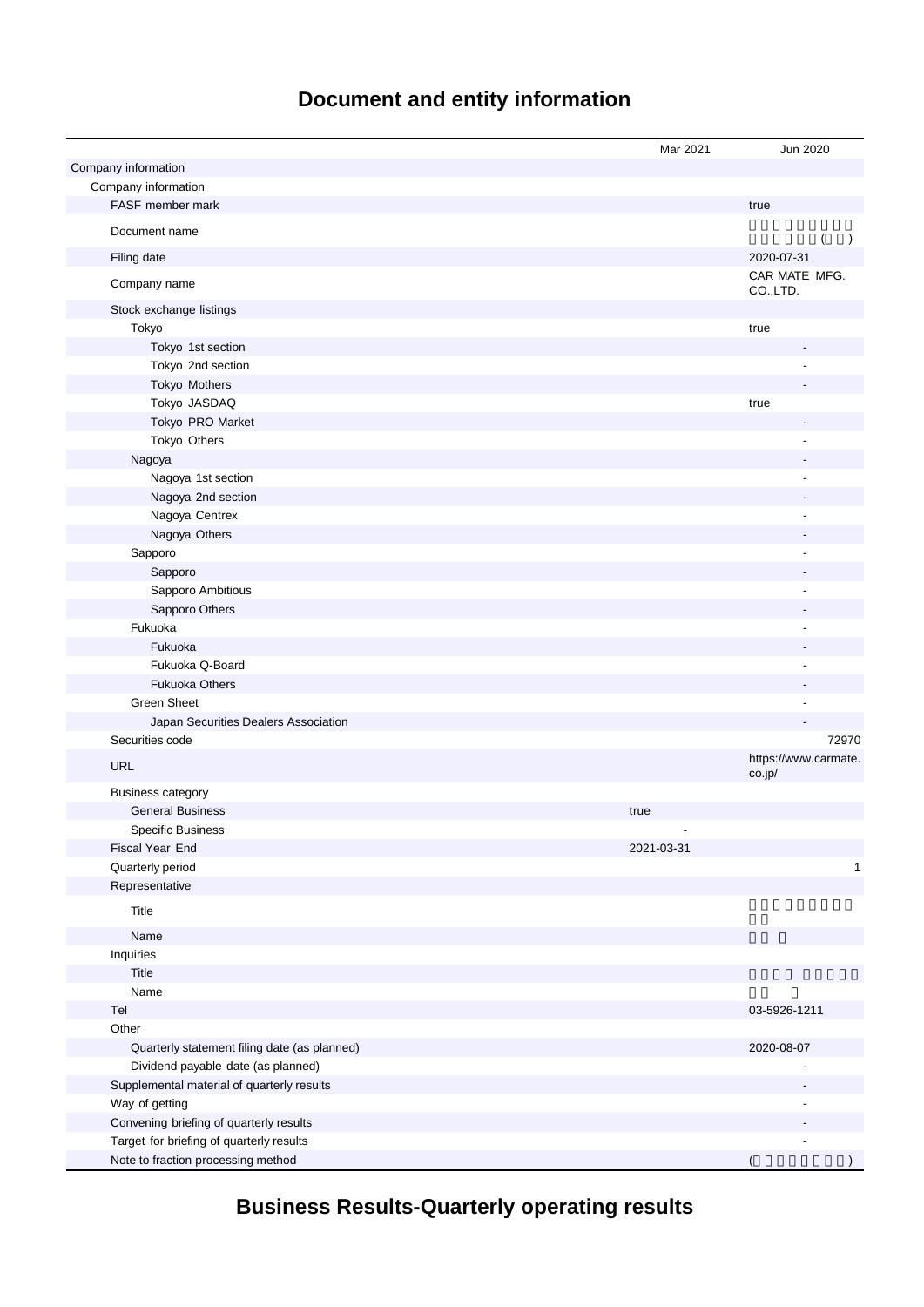|                                                    | Jun 2020 | Jun 2019 |
|----------------------------------------------------|----------|----------|
| Quarterly operating results                        |          |          |
| Quarterly operating results                        |          |          |
| Consolidated operating results                     |          |          |
| Consolidated income statements information         |          |          |
| Net sales                                          |          |          |
| Net sales                                          | 2,960    | 3,591    |
| % change                                           | $-17.6$  | $-13.8$  |
| Operating profit                                   |          |          |
| Operating profit                                   | 45       | 76       |
| % change                                           | $-40.0$  |          |
| Ordinary profit                                    |          |          |
| Ordinary profit                                    | 55       | 98       |
| % change                                           | $-44.0$  |          |
| Profit attributable to owners of parent            |          |          |
| Profit attributable to owners of parent            | 50       | 85       |
| % change                                           | $-41.2$  |          |
| Note to consolidated income statements information |          |          |
| Comprehensive income                               |          |          |
| Comprehensive income                               | 12       | 114      |
| Change in comprehensive income                     | $-89.4$  |          |
| Other consolidated operating results               |          |          |
| Basic earnings per share (Yen)                     | 7.10     | 12.06    |
| Diluted earnings per share (Yen)                   |          |          |
| Note to consolidated operating results             |          |          |
| Note to operating results                          |          |          |

## **Business Results-Quarterly financial positions**

(in millions of yens)

|                                          | Jun 2020 | Mar 2020 |
|------------------------------------------|----------|----------|
| Quarterly financial positions            |          |          |
| Quarterly financial positions            |          |          |
| Consolidated financial positions         |          |          |
| Total assets                             | 17,731   | 19,080   |
| Net assets                               | 12.018   | 12,090   |
| Capital adequacy ratio (%)               | 67.8     | 63.4     |
| Net assets per share (Yen)               | 1,703.74 | 1,714.02 |
| Note to consolidated financial positions |          |          |
| Owner's equity                           | 12,018   | 12,090   |
| Note to financial positions              | ۰        |          |

## **Quarterly Dividends**

(in millions of yens)

|                          | Mar 2021                 | Mar 2020                 |
|--------------------------|--------------------------|--------------------------|
| Quarterly dividends      |                          |                          |
| Quarterly dividends      |                          |                          |
| <b>Dividends</b>         |                          |                          |
| Dividend per share (Yen) |                          |                          |
| Dividend per share (Yen) |                          |                          |
| First quarter            |                          |                          |
| Result                   | -                        | $\overline{\phantom{a}}$ |
| Second quarter           |                          |                          |
| Result                   |                          | 10.00                    |
| Forecast                 | 10.00                    |                          |
| Upper                    | $\overline{\phantom{a}}$ |                          |
| Lower                    | $\overline{\phantom{a}}$ |                          |
| Third quarter            |                          |                          |
| Result                   |                          | -                        |
| Forecast                 | $\overline{\phantom{a}}$ |                          |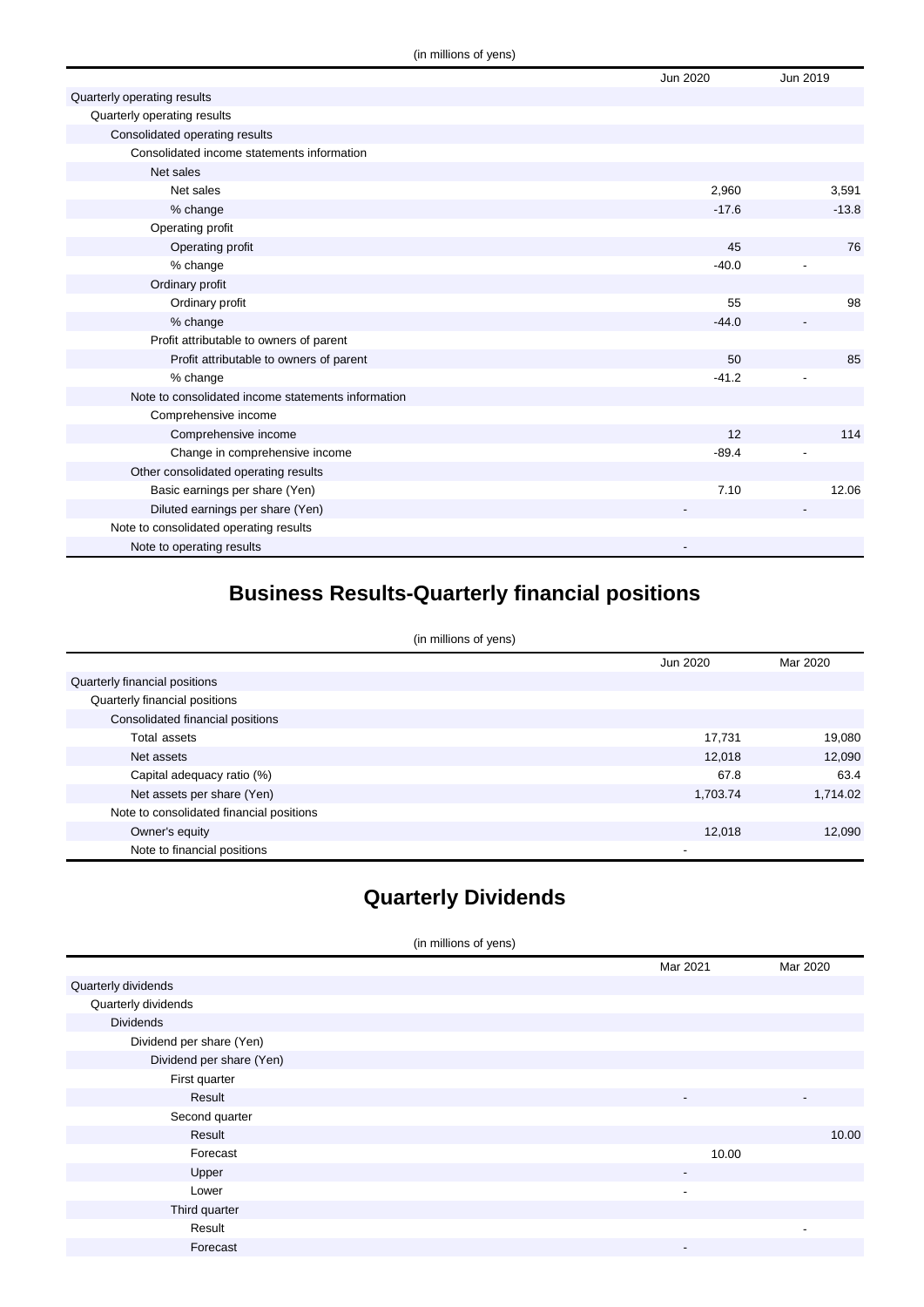| Upper                                                                  |                          |       |       |
|------------------------------------------------------------------------|--------------------------|-------|-------|
| Lower                                                                  | -                        |       |       |
| Year end                                                               |                          |       |       |
| Result                                                                 |                          |       | 12.00 |
| Forecast                                                               |                          | 12.00 |       |
| Upper                                                                  | $\overline{\phantom{a}}$ |       |       |
| Lower                                                                  | $\blacksquare$           |       |       |
| Annual                                                                 |                          |       |       |
| Result                                                                 |                          |       | 22.00 |
| Forecast                                                               |                          | 22.00 |       |
| Upper                                                                  | $\overline{\phantom{a}}$ |       |       |
| Lower                                                                  | $\overline{\phantom{a}}$ |       |       |
| Correction of dividend forecast from the most recent dividend forecast |                          |       |       |
| Correction of dividend forecast from the most recent dividend forecast |                          |       |       |
| Annual                                                                 |                          |       |       |

# **Quarterly Forecasts**

| (in millions of yens)                   |                |
|-----------------------------------------|----------------|
|                                         | Mar 2021       |
| Quarterly forecasts                     |                |
| Quarterly forecasts                     |                |
|                                         | 2021           |
| Title for forecasts                     | 2020           |
|                                         | 2021<br>31     |
| Preamble to consolidated forecasts      |                |
| Preamble to forecasts                   |                |
| Main table of consolidated forecasts    |                |
| Net sales                               |                |
| Net sales                               |                |
| Forecast                                | 14,800         |
| Upper                                   |                |
| Lower                                   |                |
| % change                                |                |
| Forecast                                | $-11.5$        |
| Upper                                   |                |
| Lower                                   |                |
| Operating profit                        |                |
| Operating profit                        |                |
| Forecast                                | 553            |
| Upper                                   |                |
| Lower                                   |                |
| % change                                |                |
| Forecast                                | $-39.8$        |
| Upper                                   |                |
| Lower                                   |                |
| Ordinary profit                         |                |
| Ordinary profit                         |                |
| Forecast                                | 493            |
| Upper                                   |                |
| Lower                                   |                |
| % change                                |                |
| Forecast                                | $-47.8$        |
| Upper                                   |                |
| Lower                                   |                |
| Profit attributable to owners of parent |                |
| Profit attributable to owners of parent |                |
| Forecast                                | 323            |
| Upper                                   |                |
| Lower                                   | $\overline{a}$ |
| % change                                |                |

Forecast -51.3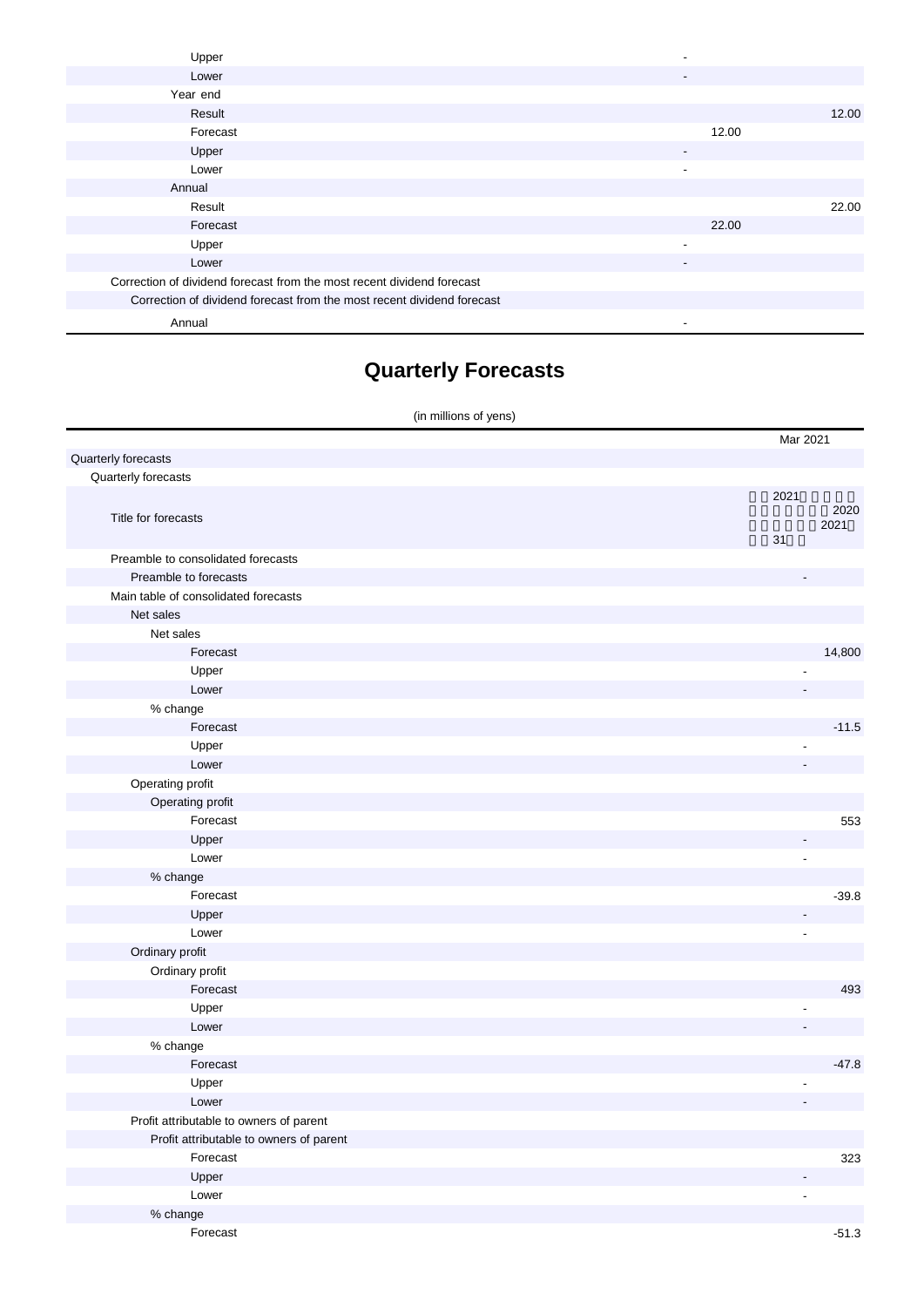| Upper                                                                    |      |       |
|--------------------------------------------------------------------------|------|-------|
| Lower                                                                    |      |       |
| Basic earnings per share (Yen)                                           |      |       |
| Basic earnings per share (Yen)                                           |      |       |
| Forecast                                                                 |      | 45.88 |
| Upper                                                                    |      |       |
| Lower                                                                    |      |       |
| Note to consolidated forecasts                                           |      |       |
| Note to forecasts                                                        |      |       |
| Correction of financial forecast from the most recent financial forecast |      |       |
| Correction of financial forecast from the most recent financial forecast |      |       |
| Forecast                                                                 | true |       |
|                                                                          |      |       |

#### **Notes, Quarterly-Material changes in subsidiaries during this period changes in scope of consolidations resulting from change in subsidiaries**

|                                                                                                                                   | Jun 2020 |
|-----------------------------------------------------------------------------------------------------------------------------------|----------|
| Material changes in subsidiaries during this period (Changes in scope of<br>consolidations resulting from change is subsidiaries) |          |
| Material changes in subsidiaries during this period (Changes in scope of<br>consolidations resulting from change is subsidiaries) |          |
| <b>Others</b>                                                                                                                     |          |
| Material changes in subsidiaries during this period (Changes in scope<br>of consolidations resulting from change is subsidiaries) |          |
| Material changes in subsidiaries during this period (Changes in<br>scope of consolidations resulting from change is subsidiaries) |          |
| Number of subsidiaries newly consolidated                                                                                         |          |
| Name of subsidiaries newly consolidated                                                                                           |          |
| Number of subsidiaries excluded from consolidation                                                                                |          |
| Name of subsidiaries excluded from consolidation                                                                                  |          |
| Note to material changes in subsidiaries during this period                                                                       |          |
| Note to material changes in subsidiaries during this period                                                                       |          |

#### **Notes, Quarterly-Applying of specific accounting of the consolidated quarterly financial statements**

|                                                                                               | Jun 2020               |
|-----------------------------------------------------------------------------------------------|------------------------|
| Applying of specific accounting of the consolidated quarterly financial statements            |                        |
| Applying of specific accounting of the consolidated quarterly financial<br>statements         |                        |
| Others                                                                                        |                        |
| Applying of specific accounting of the consolidated quarterly financial<br>statements         |                        |
| Applying of specific accounting of the consolidated quarterly<br>financial statements         | true                   |
| Note to applying of specific accounting of the consolidated quarterly<br>financial statements |                        |
| Note to applying of specific accounting of the consolidated<br>quarterly financial statements | (3)<br>$.7\phantom{0}$ |

#### **Notes, Quarterly-Changes in accounting policies and accounting estimates retrospective restatement**

|                                                                                       | Jun 2020 |
|---------------------------------------------------------------------------------------|----------|
| Changes in accounting policies, accounting estimates and retrospective<br>restatement |          |
| Changes in accounting policies, accounting estimates and retrospective<br>restatement |          |

**Others**